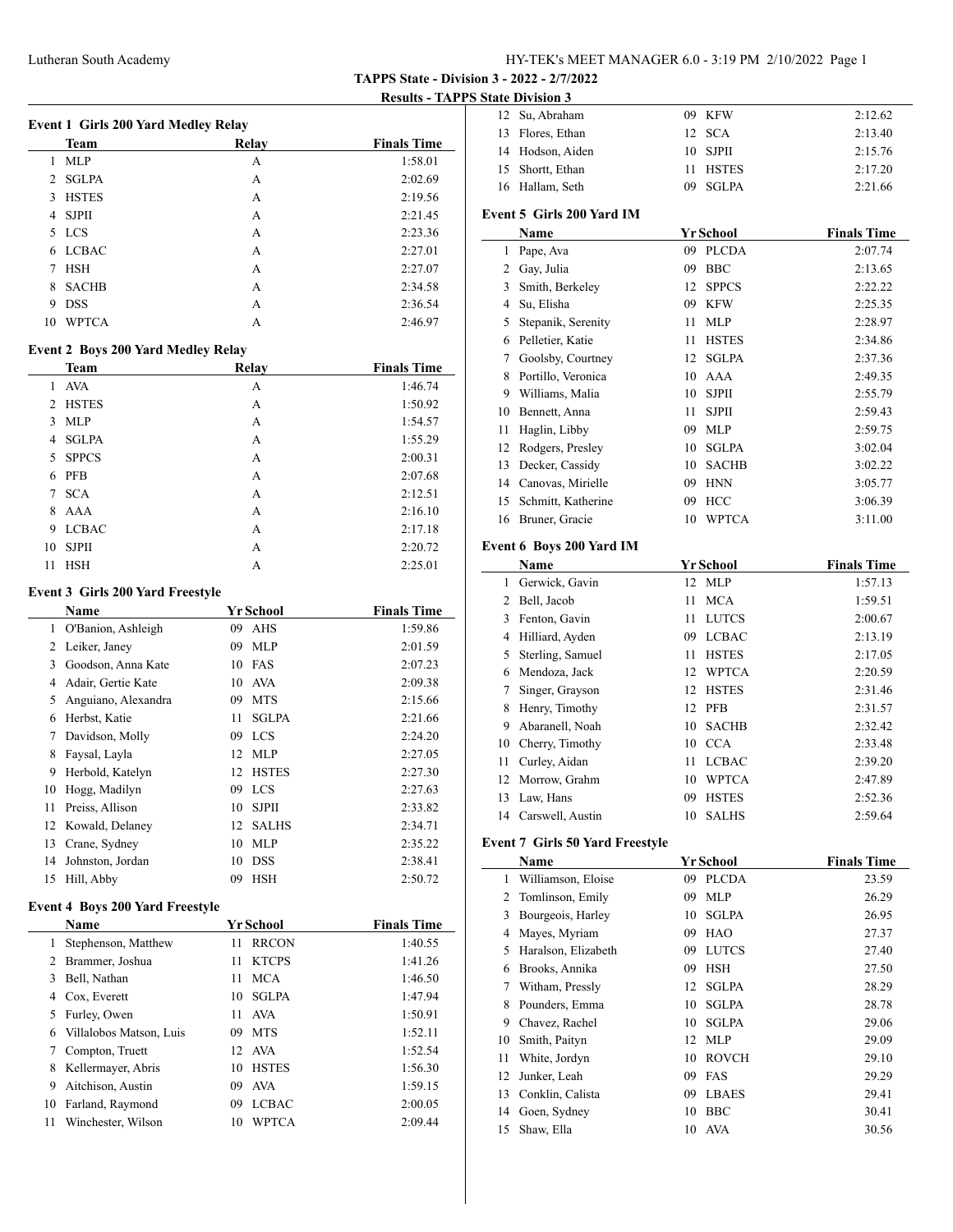# Lutheran South Academy HY-TEK's MEET MANAGER 6.0 - 3:19 PM 2/10/2022 Page 2

**TAPPS State - Division 3 - 2022 - 2/7/2022**

**Results - TAPPS State Division 3**

|                                       | (Event 7 Girls 50 Yard Freestyle)        |                    |                    |  |  |  |  |
|---------------------------------------|------------------------------------------|--------------------|--------------------|--|--|--|--|
|                                       | Name                                     | <b>Yr School</b>   | <b>Finals Time</b> |  |  |  |  |
| 16                                    | Williams, Amanda                         | 12 AVA             | 30.64              |  |  |  |  |
| <b>Event 8 Boys 50 Yard Freestyle</b> |                                          |                    |                    |  |  |  |  |
|                                       | <b>Name</b>                              | <b>Yr School</b>   | <b>Finals Time</b> |  |  |  |  |
| 1                                     | Brown, Harrison                          | 12<br><b>PFB</b>   | 22.58              |  |  |  |  |
|                                       | 2 Wenz, Caleb                            | 10<br><b>HLN</b>   | 23.13              |  |  |  |  |
|                                       | 3 Dspain, Blake                          | 09 WCS             | 23.35              |  |  |  |  |
|                                       | 4 Junker, Elijah                         | 10<br>FAS          | 23.82              |  |  |  |  |
|                                       | 5 Benthem, Lars                          | 11<br><b>SPPCS</b> | 24.21              |  |  |  |  |
|                                       | *6 Steffa, Zach                          | 09 HAO             | 24.31              |  |  |  |  |
|                                       | *6 Hancock, Dawson                       | 12 AVA             | 24.31              |  |  |  |  |
|                                       | 8 Farland, Robert                        | 10 LCBAC           | 24.40              |  |  |  |  |
|                                       | 9 Lusk, Davis                            | <b>SCA</b><br>10   | 24.78              |  |  |  |  |
|                                       | 10 Camp, Benjamin                        | 11<br><b>WPTCA</b> | 24.93              |  |  |  |  |
| 11                                    | Pickle, Caden                            | 10 SPPCS           | 25.36              |  |  |  |  |
| 12                                    | Schaeffer, Noah                          | 12<br><b>AVA</b>   | 25.37              |  |  |  |  |
| 13                                    | Bruce, Jack                              | <b>AVA</b><br>09   | 25.43              |  |  |  |  |
|                                       | 14 Cobb, Andy                            | <b>DSS</b><br>12   | 25.59              |  |  |  |  |
| 15                                    | Portilla, Sammy                          | <b>SGLPA</b><br>10 | 27.10              |  |  |  |  |
| 16                                    | Reynolds, Josiah                         | 10<br>WEC          | 29.55              |  |  |  |  |
|                                       | <b>Event 11 Girls 100 Yard Butterfly</b> |                    |                    |  |  |  |  |
|                                       | Name                                     | Yr School          | <b>Finals Time</b> |  |  |  |  |
|                                       | 1 Williamson, Eloise                     | 09 PLCDA           | 55.73              |  |  |  |  |
|                                       | 2 Gay, Julia                             | 09<br><b>BBC</b>   | 1:01.07            |  |  |  |  |
|                                       | 3 Leiker, Janey                          | 09<br><b>MLP</b>   | 1:01.42            |  |  |  |  |
| $\overline{4}$                        | Smith, Berkeley                          | 12<br><b>SPPCS</b> | 1:02.68            |  |  |  |  |
| 5                                     | Bryant, Hannah                           | <b>MLP</b><br>11   | 1:05.32            |  |  |  |  |
|                                       | 6 Close, Maggie                          | 12 HSTES           | 1:08.45            |  |  |  |  |
| 7                                     | Stover, Joshlyn                          | <b>SAK</b><br>10   | 1:10.52            |  |  |  |  |
| 8                                     | Chavez, Rachel                           | 10<br><b>SGLPA</b> | 1:10.83            |  |  |  |  |
|                                       | 9 Shaw, Ella                             | AVA<br>10          | 1:22.43            |  |  |  |  |
| 10                                    | Pacheco, Gillyan                         | 10 LCS             | 1:27.24            |  |  |  |  |
| 11                                    | Henry, Annalyn                           | <b>PFB</b><br>12   | 1:28.42            |  |  |  |  |
| 12                                    | Kelley, Allie                            | 09<br><b>SJPII</b> | 1:32.11            |  |  |  |  |
|                                       | <b>Event 12 Boys 100 Yard Butterfly</b>  |                    |                    |  |  |  |  |
|                                       | Name                                     | Yr School          | <b>Finals Time</b> |  |  |  |  |
| 1                                     | Fenton, Garrison                         | <b>LUTCS</b><br>11 | 51.61              |  |  |  |  |
| 2                                     | Compton, Truett                          | 12<br><b>AVA</b>   | 56.03              |  |  |  |  |
| 3                                     | Wenz, Caleb                              | 10<br><b>HLN</b>   | 56.35              |  |  |  |  |
|                                       | 4 Villalobos Matson, Luis                | 09<br><b>MTS</b>   | 56.57              |  |  |  |  |
| 5                                     | Davidson, Gage                           | <b>LCS</b><br>11   | 56.93              |  |  |  |  |
|                                       | 6 Kellermayer, Abris                     | <b>HSTES</b><br>10 | 58.13              |  |  |  |  |
| 7                                     | Mendoza, Jack                            | <b>WPTCA</b><br>12 | 1:00.56            |  |  |  |  |
| 8                                     | Farland, Raymond                         | 09 LCBAC           | 1:01.72            |  |  |  |  |
| 9                                     | Eikenhorst, Logan                        | 10 WLOCS           | 1:04.65            |  |  |  |  |
| 10                                    | Dillett, Anthony                         | <b>SGLPA</b><br>10 | 1:07.85            |  |  |  |  |
| 11                                    | Brown, Nicholas                          | 09 PFB             | 1:09.20            |  |  |  |  |
| 12                                    | Gerwick, Gage                            | 10 MLP             | 1:11.27            |  |  |  |  |
| 13                                    | Gerst, Preston                           | 12<br>DIS          | 1:12.11            |  |  |  |  |
| 14                                    | Bruckner, Adam                           | 11<br><b>HSTES</b> | 1:35.86            |  |  |  |  |
|                                       | Event 13 Girls 100 Yard Freestyle        |                    |                    |  |  |  |  |
|                                       | Name                                     | <b>Yr School</b>   | <b>Finals Time</b> |  |  |  |  |
| 1                                     | Goodson, Anna Kate                       | FAS<br>10          | 57.01              |  |  |  |  |
| $\overline{2}$                        | Bryant, Hannah                           | <b>MLP</b><br>11   | 58.89              |  |  |  |  |

|    | иш глизин г         |    |              |         |
|----|---------------------|----|--------------|---------|
| 3  | Bourgeois, Harley   | 10 | <b>SGLPA</b> | 1:00.38 |
| 4  | Brooks, Annika      | 09 | <b>HSH</b>   | 1:01.06 |
| 5  | Haralson, Elizabeth | 09 | <b>LUTCS</b> | 1:01.11 |
| 6  | Davidson, Molly     |    | 09 LCS       | 1:02.36 |
| 7  | Smith, Sophia       | 09 | <b>DIS</b>   | 1:03.89 |
| 8  | Faysal, Layla       |    | 12 MLP       | 1:04.41 |
| 9  | Bader, Lana         |    | 10 DAS       | 1:04.93 |
| 10 | Hardwick, Savannah  | 09 | <b>HNN</b>   | 1:05.41 |
| 11 | Brown, Emily        |    | 10 LJBCS     | 1:05.90 |
| 12 | Smith, Paityn       |    | 12 MLP       | 1:06.29 |
| 13 | Conklin, Calista    | 09 | <b>LBAES</b> | 1:06.35 |
| 14 | Kowald, Delaney     | 12 | <b>SALHS</b> | 1:07.57 |
| 15 | Goen, Sydney        | 10 | <b>BBC</b>   | 1:08.81 |
| 16 | Williams, Amanda    | 12 | AVA          | 1:10.24 |
|    |                     |    |              |         |

# **Event 14 Boys 100 Yard Freestyle**

|    | Name               |    | Yr School    | <b>Finals Time</b> |
|----|--------------------|----|--------------|--------------------|
| 1  | Brammer, Joshua    | 11 | <b>KTCPS</b> | 47.16              |
| 2  | Cox, Everett       | 10 | <b>SGLPA</b> | 48.38              |
| 3  | Fenton, Garrison   | 11 | <b>LUTCS</b> | 50.75              |
| 4  | Hawkins, Connor    | 12 | AAWAU        | 51.89              |
| 5  | Dspain, Blake      | 09 | <b>WCS</b>   | 52.29              |
| 6  | Hancock, Dawson    | 12 | <b>AVA</b>   | 53.17              |
| 7  | Steffa, Zach       | 09 | HAO          | 54.38              |
| 8  | Richbourg, Bradley | 12 | <b>TBTKG</b> | 54.44              |
| 9  | Lusk, Davis        | 10 | <b>SCA</b>   | 56.03              |
| 10 | Bruce, Jack        | 09 | <b>AVA</b>   | 57.54              |
| 11 | Lansing, Nathan    | 10 | <b>AVA</b>   | 59.23              |
| 12 | Camp, Benjamin     | 11 | <b>WPTCA</b> | 59.34              |
| 13 | Hinkle, RC         | 10 | <b>SGLPA</b> | 59.36              |
| 14 | Cobb, Andy         | 12 | <b>DSS</b>   | 59.44              |
| 15 | Cushing, Gregory   | 11 | <b>DAS</b>   | 1:00.48            |
| 16 | Portilla, Sammy    | 10 | <b>SGLPA</b> | 1:01.79            |
|    |                    |    |              |                    |

# **Event 15 Girls 500 Yard Freestyle**

|    | <b>Name</b>          |     | <b>Yr School</b> | <b>Finals Time</b> |
|----|----------------------|-----|------------------|--------------------|
|    | Pape, Ava            | 09  | <b>PLCDA</b>     | 5:05.52            |
|    | 2 O'Banion, Ashleigh | 09. | AHS              | 5:26.80            |
| 3. | Adair, Gertie Kate   |     | 10 AVA           | 5:35.13            |
|    | 4 Carrigan, Leslie   | 11  | <b>MCA</b>       | 5:49.64            |
|    | 5 Herbst, Katie      | 11  | <b>SGLPA</b>     | 6:10.42            |
|    | 6 Hogg, Madilyn      |     | 09 LCS           | 6:36.69            |
| 7  | Herbold, Katelyn     | 12. | <b>HSTES</b>     | 6:52.73            |
| 8  | Rodgers, Presley     | 10. | <b>SGLPA</b>     | 6:53.30            |
| 9  | Weidig, Sophia       |     | 12 SJPII         | 7:05.86            |
| 10 | Parry, Amanda        | 11  | <b>SGLPA</b>     | 7:12.42            |

# **Event 16 Boys 500 Yard Freestyle**

|   | Name                | <b>Yr School</b>   | <b>Finals Time</b> |
|---|---------------------|--------------------|--------------------|
|   | Stephenson, Matthew | <b>RRCON</b><br>11 | 4:39.29            |
|   | 2 Bell, Nathan      | <b>MCA</b><br>11   | 4:42.93            |
|   | 3 Furley, Owen      | AVA<br>11          | 5:07.84            |
|   | 4 Stepanik, Rowan   | 09 MLP             | 5:36.77            |
|   | 5 Farland, Robert   | 10 LCBAC           | 5:51.43            |
|   | 6 Curley, Aidan     | <b>LCBAC</b><br>11 | 6:01.14            |
| 7 | Hinkle, RC          | <b>SGLPA</b><br>10 | 6:28.70            |
|   | Shortt, Ethan       | <b>HSTES</b>       | 6:37.55            |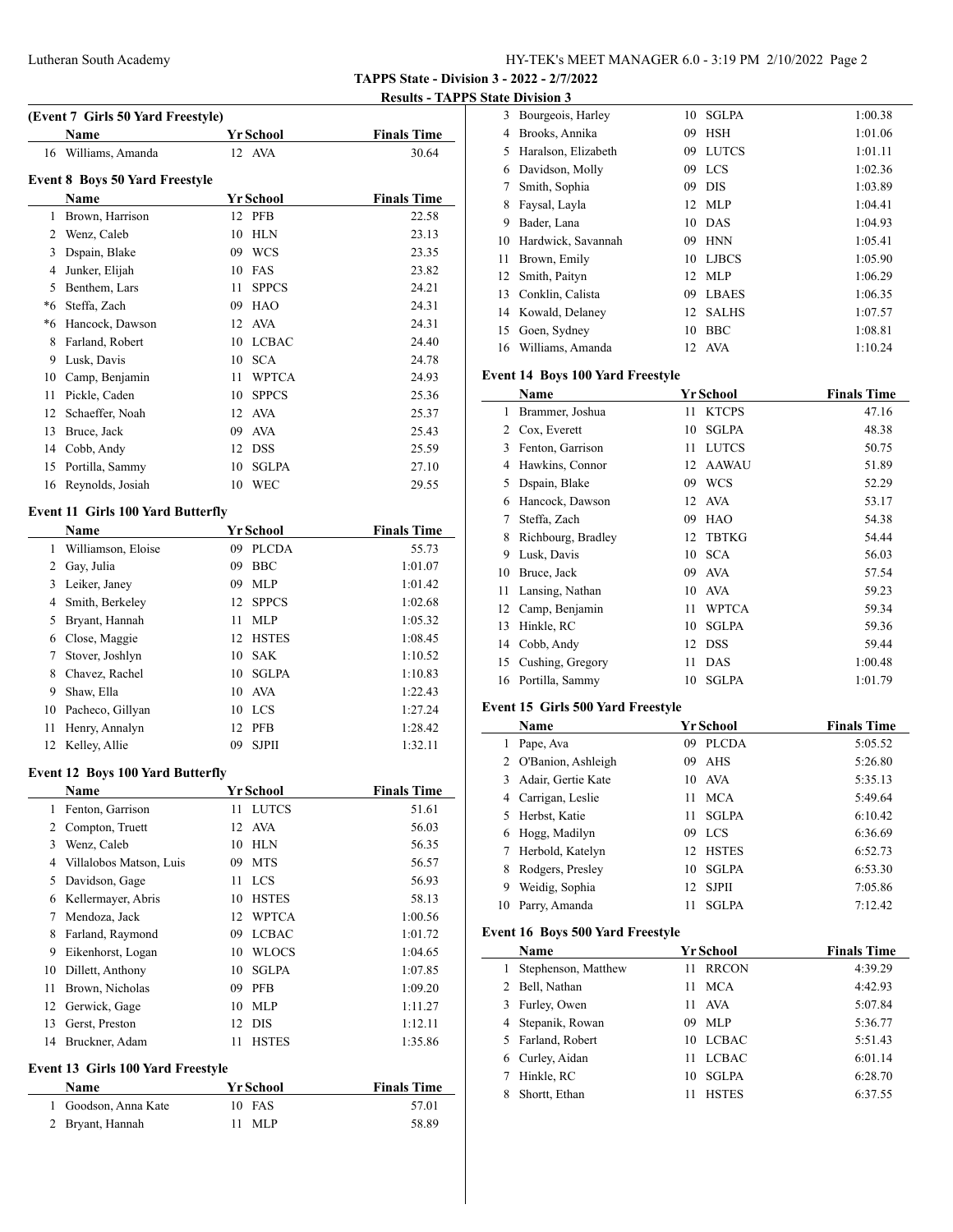**TAPPS State - Division 3 - 2022 - 2/7/2022**

**Results - TAPPS State Division 3**

 $\overline{\phantom{a}}$ 

|             | <b>Team</b>  | Relay | <b>Finals Time</b> |
|-------------|--------------|-------|--------------------|
| 1           | MLP          | А     | 1:48.67            |
| $2^{\circ}$ | <b>SGLPA</b> | A     | 1:50.53            |
| 3           | <b>SPPCS</b> | A     | 1:54.33            |
| 4           | <b>SJPII</b> | А     | 2:01.94            |
| 5.          | <b>LCS</b>   | А     | 2:05.35            |
| 6           | AVA          | А     | 2:05.68            |
| 7           | <b>HSH</b>   | A     | 2:08.18            |
| 8           | <b>LCBAC</b> | A     | 2:08.23            |
| 9           | <b>PFB</b>   | A     | 2:13.13            |
| 10          | <b>SACHB</b> | А     | 2:14.80            |
| 11          | <b>DAS</b>   | A     | 2:16.56            |
|             |              |       |                    |

# **Event 18 Boys 200 Yard Freestyle Relay**

|    | <b>Team</b>  | <b>Relay</b> | <b>Finals Time</b> |
|----|--------------|--------------|--------------------|
| 1  | <b>AVA</b>   | А            | 1:34.61            |
|    | 2 LCBAC      | А            | 1:40.52            |
| 3  | <b>MLP</b>   | А            | 1:41.36            |
| 4  | <b>WPTCA</b> | А            | 1:41.66            |
| 5. | <b>SCA</b>   | А            | 1:49.43            |
| 6  | <b>WCS</b>   | А            | 1:49.45            |
| 7  | <b>SJPII</b> | А            | 1:54.59            |
| 8  | DAS          | А            | 1:55.32            |
| 9  | <b>HSTES</b> | A            | 1:57.08            |
| 10 | AAA          | A            | 2:00.59            |
| 11 | <b>HSH</b>   | А            | 2:01.91            |
| 12 | PFB          | А            | 2:15.62            |

#### **Event 19 Girls 100 Yard Backstroke**

|    | <b>Name</b>         |    | Yr School    | <b>Finals Time</b> |  |
|----|---------------------|----|--------------|--------------------|--|
| 1  | Gurley, Rebekah     | 09 | <b>PLCDA</b> | 59.11              |  |
| 2  | Stepanik, Serenity  | 11 | <b>MLP</b>   | 1:06.33            |  |
| 3  | Goolsby, Courtney   | 12 | <b>SGLPA</b> | 1:07.38            |  |
| 4  | Wylie-Young, Hannah | 09 | <b>SPPCS</b> | 1:09.72            |  |
| 5  | Close, Maggie       | 12 | <b>HSTES</b> | 1:10.38            |  |
| 6  | Stover, Joshlyn     | 10 | <b>SAK</b>   | 1:11.47            |  |
| 7  | Bader, Lana         | 10 | <b>DAS</b>   | 1:14.72            |  |
| 8  | Coleman, Cara Beth  | 10 | <b>BBC</b>   | 1:16.86            |  |
| 9  | Radvansky, Gianna   | 10 | <b>SPPCS</b> | 1:17.21            |  |
| 10 | Crane, Sydney       | 10 | <b>MLP</b>   | 1:18.10            |  |
| 11 | Hardwick, Savannah  | 09 | <b>HNN</b>   | 1:18.24            |  |
| 12 | Pounders, Emma      | 10 | <b>SGLPA</b> | 1:18.39            |  |
| 13 | Williams, Malia     | 10 | <b>SJPII</b> | 1:19.10            |  |
| 14 | Johnston, Jordan    | 10 | <b>DSS</b>   | 1:21.40            |  |
| 15 | Kostelnik, Kathryn  | 11 | <b>HSH</b>   | 1:25.76            |  |
| 16 | Rhodes, Emma        | 09 | <b>ROVCH</b> | 1:29.74            |  |

### **Event 20 Boys 100 Yard Backstroke**

|   | <b>Name</b>          |                 | <b>Yr School</b> | <b>Finals Time</b> |
|---|----------------------|-----------------|------------------|--------------------|
|   | Bell, Jacob          | 11              | <b>MCA</b>       | 52.24              |
|   | 2 Richbourg, Bradley | 12 <sub>1</sub> | <b>TBTKG</b>     | 59.93              |
| 3 | Brown, Harrison      |                 | 12 PFB           | 1:00.13            |
|   | 4 Junker, Elijah     |                 | $10$ FAS         | 1:00.35            |
|   | 5 Hawkins, Connor    |                 | 12 AAWAU         | 1:00.91            |
| 6 | Benthem, Lars        | 11              | <b>SPPCS</b>     | 1:01.85            |
|   | Sterling, Samuel     | 11              | <b>HSTES</b>     | 1:02.92            |
| 8 | Su. Abraham          | 09              | <b>KFW</b>       | 1:06.14            |

|       | 9 Hodson, Aiden     |    | 10 SJPH      | 1:08.02 |
|-------|---------------------|----|--------------|---------|
| 10    | Schaeffer, Noah     |    | 12 AVA       | 1:09.06 |
|       | 11 Dillett, Anthony |    | 10 SGLPA     | 1:09.07 |
|       | 12 Pickle, Caden    |    | 10 SPPCS     | 1:10.48 |
| 13    | Garcia, Jackson     | 11 | <b>LBCTK</b> | 1:11.23 |
| $*14$ | Gerwick, Gage       |    | $10$ MLP     | 1:13.04 |
| $*14$ | Fincher, Jake       | 11 | <b>LCBAC</b> | 1:13.04 |
| 16    | Morrow, Grahm       | 10 | <b>WPTCA</b> | 1:15.81 |

# **Event 21 Girls 100 Yard Breaststroke**

| Name |                     |    | <b>Yr School</b> | <b>Finals Time</b> |  |
|------|---------------------|----|------------------|--------------------|--|
| 1    | Gurley, Rebekah     | 09 | <b>PLCDA</b>     | 1:08.92            |  |
| 2    | Tomlinson, Emily    | 09 | <b>MLP</b>       | 1:11.26            |  |
| 3    | Su, Elisha          | 09 | <b>KFW</b>       | 1:12.73            |  |
| 4    | Carrigan, Leslie    | 11 | <b>MCA</b>       | 1:15.02            |  |
| 5    | Witham, Pressly     | 12 | <b>SGLPA</b>     | 1:15.19            |  |
| 6    | Hilliard, Abby      | 11 | <b>LCBAC</b>     | 1:19.60            |  |
| 7    | Anguiano, Alexandra | 09 | <b>MTS</b>       | 1:19.98            |  |
| 8    | Pelletier, Katie    | 11 | <b>HSTES</b>     | 1:20.46            |  |
| 9    | Mayes, Myriam       | 09 | HAO              | 1:21.28            |  |
| 10   | Portillo, Veronica  | 10 | AAA              | 1:22.94            |  |
| 11   | Mathews, Jessa      | 10 | <b>PPWNP</b>     | 1:24.07            |  |
| 12   | Smith, Sophia       | 09 | <b>DIS</b>       | 1:26.63            |  |
| 13   | Wylie-Young, Hannah | 09 | <b>SPPCS</b>     | 1:27.39            |  |
| 14   | Junker, Leah        | 09 | FAS              | 1:29.53            |  |
| 15   | Anderson, Charlotte | 09 | <b>SJPII</b>     | 1:31.04            |  |
| 16   | Ouellette, Aliana   | 11 | <b>SACHB</b>     | 1:32.41            |  |

### **Event 22 Boys 100 Yard Breaststroke**

|    | Name              |    | Yr School    | <b>Finals Time</b> |
|----|-------------------|----|--------------|--------------------|
| 1  | Gerwick, Gavin    |    | 12 MLP       | 59.56              |
| 2  | Fenton, Gavin     | 11 | <b>LUTCS</b> | 1:00.30            |
| 3  | Davidson, Gage    | 11 | <b>LCS</b>   | 1:03.84            |
| 4  | Aitchison, Austin | 09 | <b>AVA</b>   | 1:05.93            |
| 5  | Hilliard, Ayden   | 09 | <b>LCBAC</b> | 1:09.44            |
| 6  | Singer, Grayson   | 12 | <b>HSTES</b> | 1:09.88            |
| 7  | Reynolds, Josiah  | 10 | <b>WEC</b>   | 1:14.19            |
| 8  | Stepanik, Rowan   | 09 | <b>MLP</b>   | 1:14.66            |
| 9  | Cushing, Gregory  | 11 | <b>DAS</b>   | 1:15.87            |
| 10 | Henson, Luke      | 12 | MLP          | 1:16.44            |
| 11 | Brown, Nicholas   | 09 | <b>PFB</b>   | 1:17.31            |
| 12 | Rabb, Nathan      | 11 | <b>SGLPA</b> | 1:17.75            |
| 13 | Eikenhorst, Logan | 10 | <b>WLOCS</b> | 1:18.21            |
| 14 | Hallam, Seth      | 09 | <b>SGLPA</b> | 1:21.04            |
| 15 | Lansing, Nathan   | 10 | <b>AVA</b>   | 1:21.12            |
| 16 | Hughes, Brendon   | 09 | <b>WCS</b>   | 1:26.86            |

# **Event 23 Girls 400 Yard Freestyle Relay**

| <b>Team</b>       | Relay | <b>Finals Time</b> |
|-------------------|-------|--------------------|
| MLP<br>1.         | А     | 4:03.90            |
| 2 SGLPA           | А     | 4:17.71            |
| 3 SJPH            | А     | 4:38.37            |
| 4 AVA             | А     | 4:47.98            |
| 5 DSS             | A     | 4:54.92            |
| 6 LCBAC           | A     | 4:57.05            |
| DAS<br>7          | А     | 5:12.21            |
| <b>WPTCA</b><br>8 | А     | 5:28.15            |